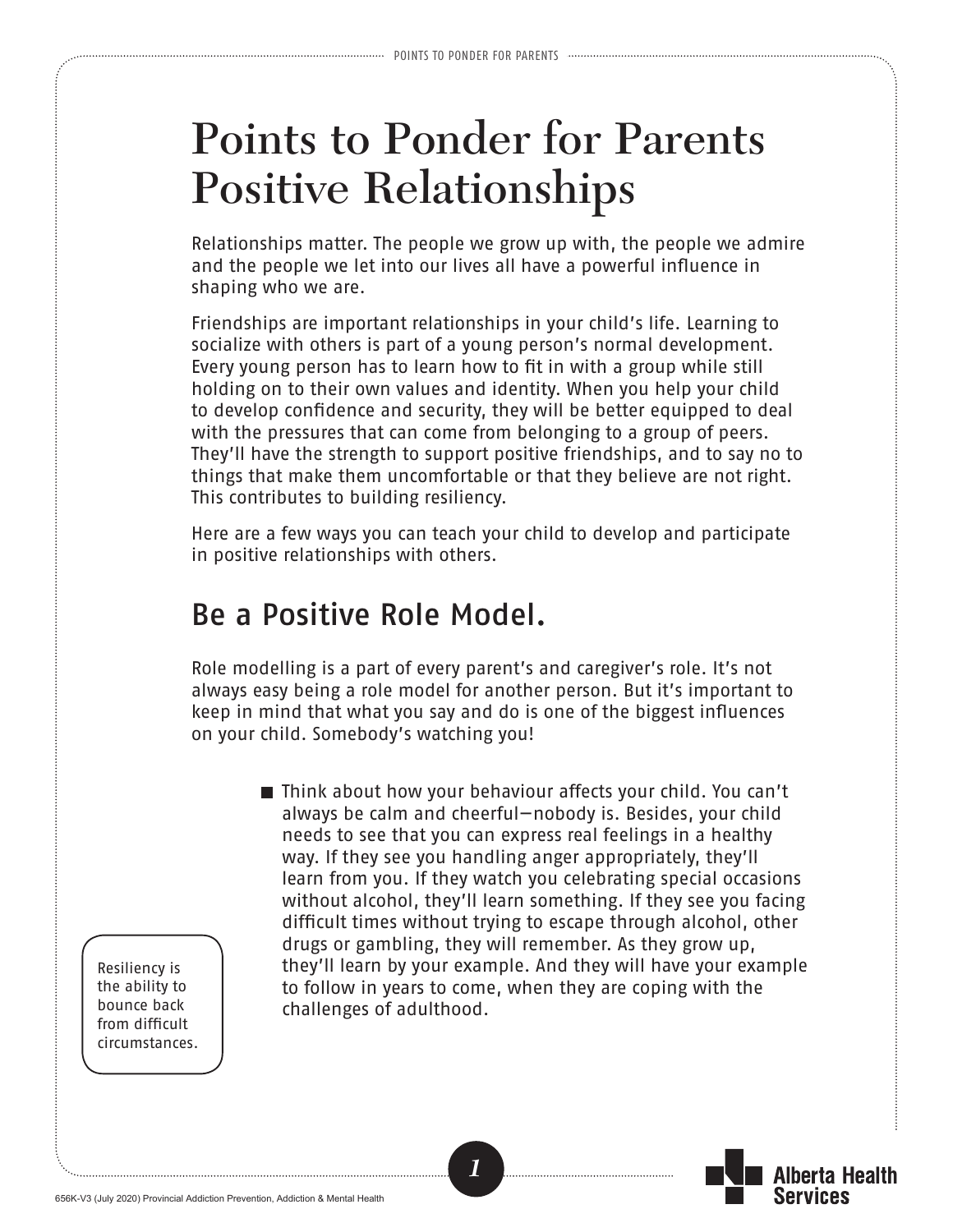- Talk to your child about some of your own life experiences when you were their age. For example, tell them about someone who made a big difference in your life.
- Tell stories about family members or friends who have shown courage, kindness, humour or determination in their lives. Talk about the people you still think of as role models now that you're an adult.

## Talk About Feelings.

When we don't talk about feelings like loneliness or anger, these feelings hang around. They can get bottled up until eventually they spill over in some other way. Your child may become sad, withdrawn and unwilling to socialize. Young people who cannot express their feelings in healthy ways will find other ways to cope with those feelings, such as being unkind, obsessively using extra-curricular activities to escape from their feelings, or even using substances or gambling.

It may be hard to have an open discussion with your child when they feel rejected and lonely. It's especially hard when you aren't sure what you can do to help. But just listening can be a big help. It tells your child that their feelings are important, and that you're willing to share those troubles. When you encourage your child to recognize feelings and talk about them, they will gain a better understanding of their problems. It also helps them to think about other people's feelings and problems.

All feelings are valid. It can be tempting to tell your child how you think they should be feeling, but it is more validating to ask them how they feel and why they feel that way. Allow them to "vent" their feelings, and let them do most of the talking. They will feel better just knowing that you care enough to listen to them. When you take time to listen and encourage your child to express their feelings, you're building a trusting relationship that will help your child to know they can count on you for support.